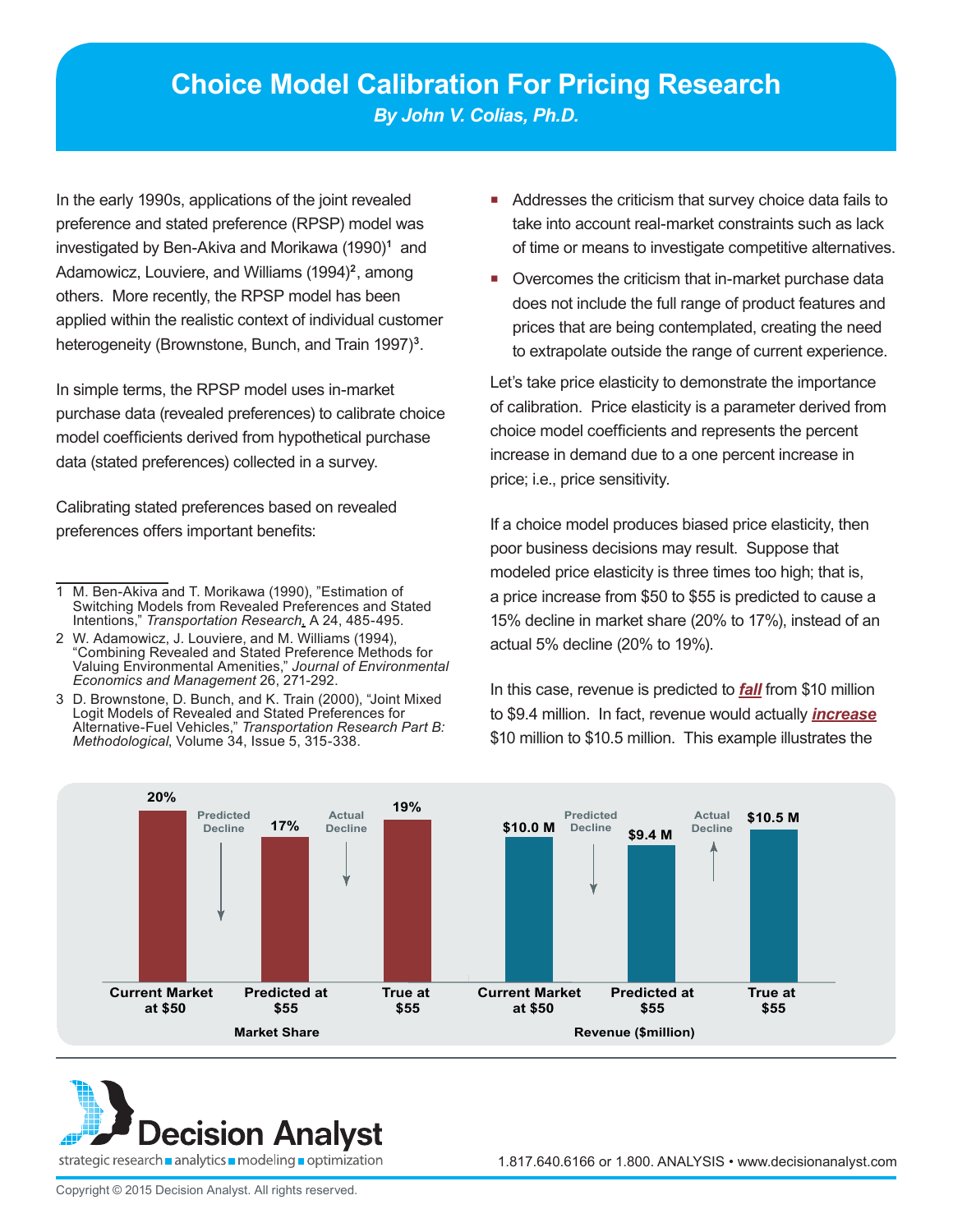potential value of calibration. If the business were to maintain price at \$50 as suggested by the uncalibrated choice model, then potential revenue would be lost. Choice model calibration could prevent this poor pricing decision.

## **Three Types of Choice Model Calibration**

Choice models estimate the worth, or utility, of each part of a product. Three important parts of a product are brand, features, and price. So, for example, the total utility for a \$2.00 bottle of Heinz ketchup would be the sum of partworth utilities for brand name, type of bottle , and size of bottle minus the worth of \$2.00.

#### **Total Utility = Part Worth of Heinz Brand + Part Worth of Glass + Part Worth of 14 Oz - Part Worth of \$2.00**

Choice model calibrations are means to adjust part-worth utilities to better predict actual market choices. Three ways to adjust these utilities are:

- *Adjust Brand Part-Worth–*Adjust part-worth utilities for brands to force a choice model to produce market shares from an external source; for example, scanner data or a forecast.
- *Rescale Price and Feature Part-Worth Utilities* Proportionately rescale price and feature part-worth utilities based on the relative variability of random utility from survey responses vs. actual market choices.
- *Calibrate Brand Part-Worth and Rescale Price and Feature Part-Worth Utilities*–Not only adjust brand utilities but also rescale price and feature utilities.

All of these calibration approaches have as their goal to increase the accuracy and reliability of market share and revenue predictions from choice models.

### **Adjust Brand Part-Worth**

Adjusting only the brand part-worth is the type of calibration that is simplest to execute. Orme and Johnson (2006)**<sup>4</sup>** term this approach "individual-level utility adjustment." This type of calibration forces the choice



model simulator to predict target market shares for a particular scenario. The current market is usually the ideal scenario as a source of target market shares.

It is important to realize that calibration of the brand partworth does impact price sensitivity.

In this example, an uncalibrated choice model simulates a market share of 50% at \$10. A 50% price reduction (\$10 to \$5) causes simulated market share to increase by 46% (50% to 73%). After calibrating the brand part-worth, the choice model simulates a market share of 88% at \$10. The same 50% price reduction has caused only an 8% increase in purchase probability.

The first step in adjusting brand part-worth is to obtain target market shares for a particular scenario. The second step is the calibration itself, which can be accomplished by applying an iterative procedure that repeatedly updates a brand calibration factor and checks for convergence to the target market shares until convergence is achieved. Train (1986, 104-106)**<sup>5</sup>** explains the iterative procedure.

Calibration can also be implemented by solving a system of simultaneous equations, where each equation predicts market share for a brand. If there are, say, three brands; then, there would be three equations with three unknown brand calibration factors. The solver routine in Microsoft

<sup>4</sup> **Bryan Orme and Rich Johnson (2006), "External Effect Adjustments in Conjoint Analysis," Sawtooth Software Research Paper Series.**

**<sup>5</sup> Kenneth Train (1986). "Qualitative Choice Analysis," The MIT Press, Cambridge.**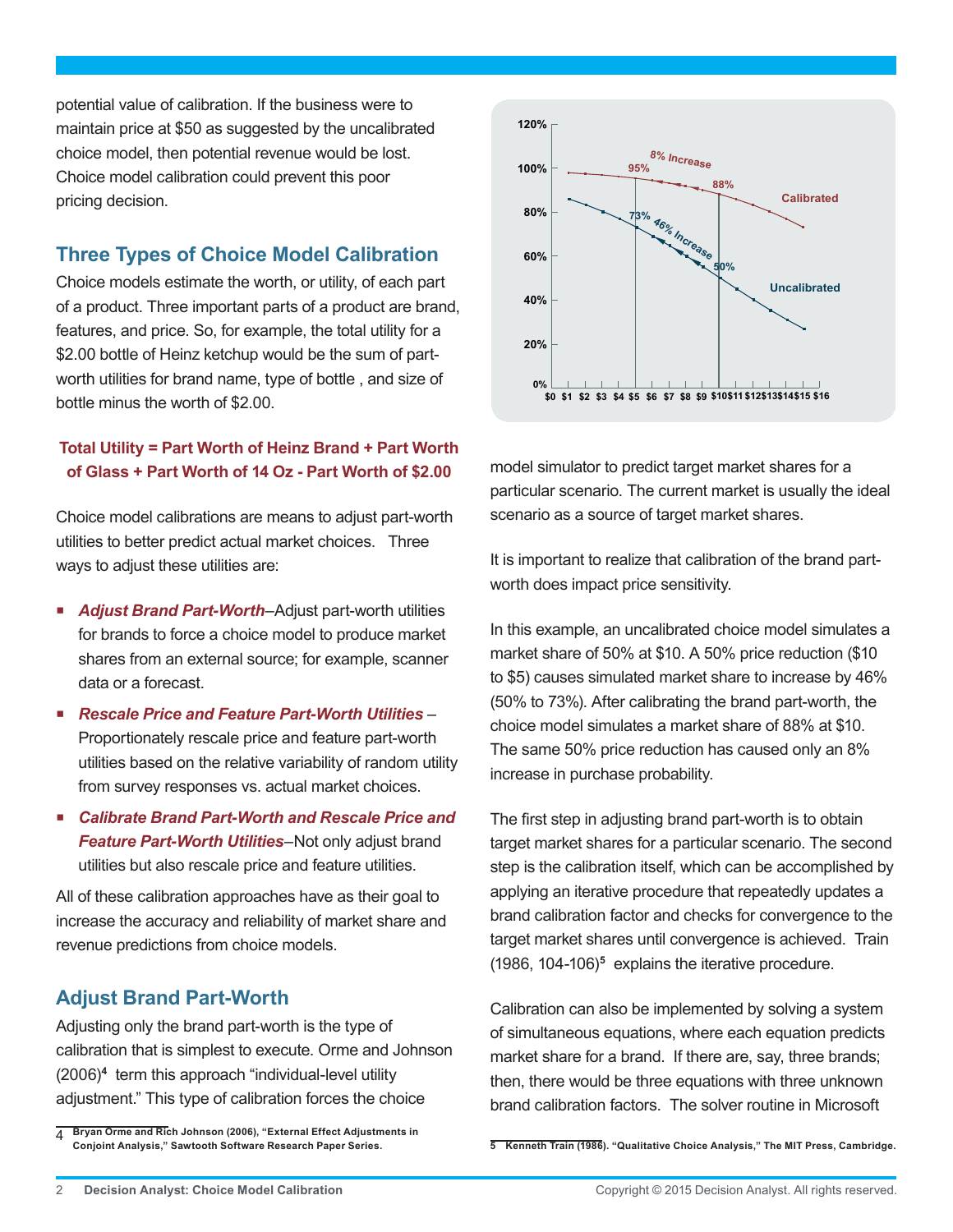Excel can be easily adapted to implement this procedure and solve for the three calibration factors.

The Train iterative and the Excel solver procedures produce identical brand calibration factors.

# **Rescale Price and Feature Part-Worth Utilities**

The second approach to calibration is to rescale price and feature part-worth utilities by a constant scaling factor. A relative scale factor, for survey vs. actual market, of less than (or greater than) 1.0 reduces (or increases) the impact of price and feature changes on market share.

A below-one relative scale factor results when respondents are more certain about their survey purchase decision than they are about real-world purchase decisions. For example, when a brand price drops, survey respondents may be certain that competitor brands do not also drop in price, simply because they are provided with a complete set of competitor prices. In the actual market, where competitor prices are often unknown at the point of purchase, customers are less certain about buying the brand with the price drop.

Although less common, an above-one scale factor applied to survey-based choice utilities applies when respondents are less certain about their survey purchase decision than they would be about the real-world purchase decision. Such a situation might occur when a new product is described to respondents in a concept, but the respondents are not given the product and are, hence, uncertain about the new product's quality. In this case, compared to the real world where consumers learn about product quality through word of mouth, survey respondents might be less certain about their purchase intent.

The most common method used to adjust the relative scale parameter is to simply search for a relative scale parameter that minimizes the absolute deviation between the target and simulated shares, at the aggregate or market level. This search can be accomplished most

quickly with a nonlinear optimization program such as Excel's solver tool.

## **Calibrate Brand Part-Worth and Rescale Price or Feature Part-Worth Utilities**

In order to both match target market shares exactly for a base scenario and rescale part-worth utilities, the joint revealed preference and stated preference (RPSP) model was developed in the late 1980s by Ben-Akiva, et. al. (1994)**<sup>6</sup>**. Brownstone, Bunch, and Train (2000) applied this approach in a more complex model that estimates individual-level price elasticity. Recently, Decision Analyst developed a Hierarchical Bayes RPSP model (2007)**<sup>7</sup>** . Gilbride, Lenk, and Brazell (2008)**<sup>8</sup>** developed a new approach to calibration using the "Loss" function, the theoretical staring point for Bayesian models.

The Decision Analyst Hierarchical Bayes RPSP model combined actual purchase data with survey-based hypothetical purchases to estimate individual-level calibration parameters in a Hierarchical Bayes model. Using the R-language rhierMnlRwMixture**<sup>9</sup>** program as the starting point, we modified the code to estimate the calibration (relative scale) parameters. The model was applied to an over-the-counter(OTC) healthcare product, producing the following calibrated distribution of price elasticity. The uncalibrated price elasticity is also presented for comparison.

The uncalibrated price elasticity estimates are skewed towards the left, with about 20% of survey respondents having a very large price sensitivity (price elasticity <= -5.0). The average price elasticity was -2.1; that is, a 1% increase in price causes a 2.1% decrease in market share. In contrast, the calibrated price elasticity using the

<sup>6</sup> Moshe Ben-Akiva, M. Bradley, T. Morikawa, J. Benjamin, and T. Novak (1994), "Combining Revealed and Stated Preferences Data," *Marketing Letters* 5(4).

<sup>7</sup> Brownstone, D., D.S. Bunch, K. Train (2000), "Joint Mixed Logit Models of Stated and Revealed Preferences for Alternative-Fuel Vehicles," *Transportation Research Part B*: Methodological, 34(5).

<sup>8</sup> Timothy Gilbride, Peter Lenk, and Jeff Brazell (2008), "Market Share Constraints and the Loss Function in Choice Based Conjoint Analysis," *Marketing Science* (forthcoming November/December 2008).

<sup>9</sup> Peter E. Rossi, Greg Allenby, and Rob McCulloch (2005), *Bayesian Statistics and Marketing*, John Wiley and Sons.